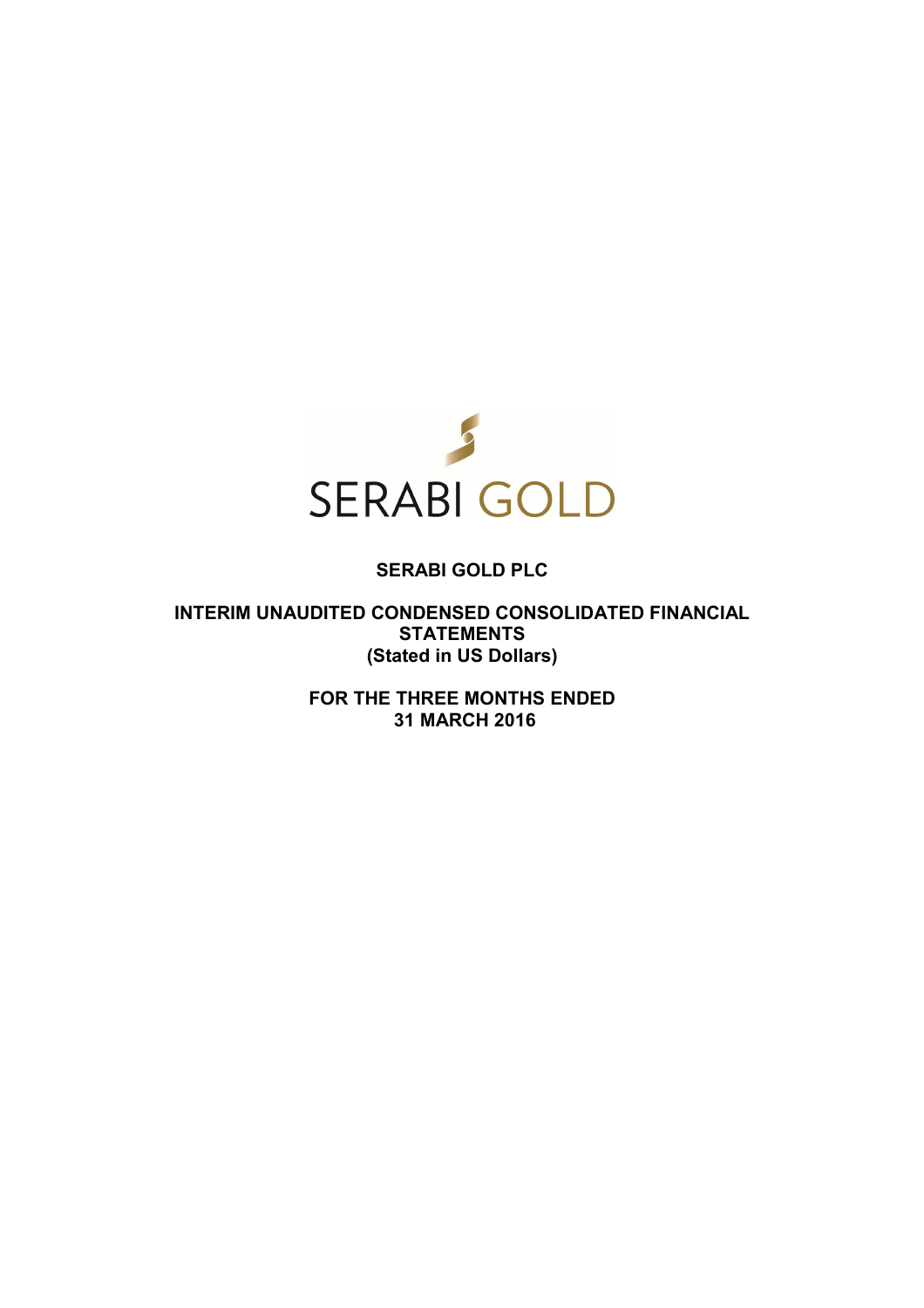### **SERABI GOLD PLC Condensed Consolidated Statements of Comprehensive Income**

|                                                                       |                           | For the three months ended<br>31 March |                     |
|-----------------------------------------------------------------------|---------------------------|----------------------------------------|---------------------|
| (expressed in US\$)                                                   | <b>Notes</b>              | 2016<br>(unaudited)                    | 2015<br>(unaudited) |
| <b>CONTINUING OPERATIONS</b>                                          |                           |                                        |                     |
| Revenue                                                               |                           | 11,679,089                             | 7,484,215           |
| Cost of sales                                                         |                           | (6,689,506)                            | (4,859,909)         |
| Depreciation and amortisation charges                                 |                           | (1, 216, 727)                          | (1, 117, 720)       |
| <b>Gross profit</b>                                                   |                           | 3,772,856                              | 1,506,586           |
| Administration expenses                                               |                           | (1, 132, 200)                          | (905, 505)          |
| Share-based payments                                                  |                           | (123, 116)                             | (101, 019)          |
| Profit on sale of fixed assets                                        |                           | 2,568                                  |                     |
| <b>Operating profit</b>                                               |                           | 2,520,108                              | 500,062             |
| Foreign exchange (loss) / gain                                        |                           | (40, 799)                              | 228,663             |
| Finance expense                                                       |                           | (978, 040)                             | (697, 415)          |
| Finance income                                                        |                           | 35                                     | 160,088             |
| <b>Profit before taxation</b>                                         |                           | 1,501,304                              | 191,398             |
| Income tax expense                                                    |                           | (153, 369)                             |                     |
| Profit for the period from continuing<br>operations <sup>(1)(2)</sup> |                           | 1,347,665                              | 191,398             |
| Other comprehensive income (net of tax)                               |                           |                                        |                     |
| Items that may be reclassified subsequently to profit or loss         |                           |                                        |                     |
| Exchange differences on translating foreign<br>operations             |                           | 4,270,129                              | (11, 013, 526)      |
| Total comprehensive profit for the period <sup>(2)</sup>              |                           | 5,617,794                              | (10,882,128)        |
| Profit per ordinary share (basic) <sup>(1)</sup>                      | $\ensuremath{\mathsf{3}}$ | 0.205c                                 | 0.029c              |
| Profit per ordinary share (diluted) <sup>(1)</sup>                    | 3                         | 0.195c                                 | 0.024c              |
|                                                                       |                           |                                        |                     |

(1) All revenue and expenses arise from continuing operations.

(2) The Group has no non-controlling interests and all losses are attributable to the equity holders of the parent company.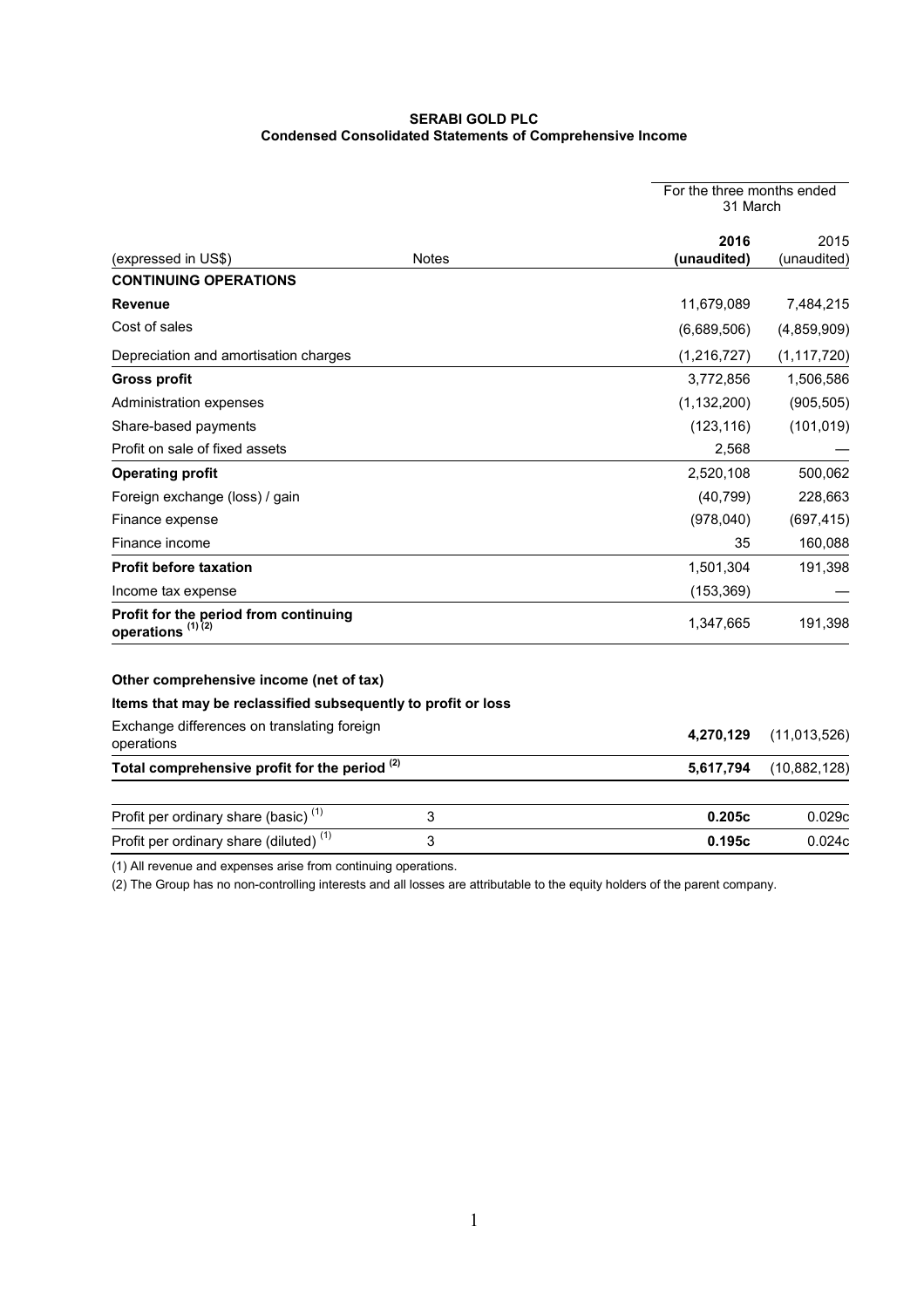### **SERABI GOLD PLC Condensed Consolidated Balance Sheets**

|                                              |              | As at               | As at               | As at                |
|----------------------------------------------|--------------|---------------------|---------------------|----------------------|
|                                              |              | 31 March            |                     | 31 March 31 December |
| (expressed in US\$)                          | <b>Notes</b> | 2016<br>(unaudited) | 2015<br>(unaudited) | 2015<br>(audited)    |
| <b>Non-current assets</b>                    |              |                     |                     |                      |
| Deferred exploration costs                   | 5            | 8,767,288           | 9,769,327           | 8,679,246            |
| Property, plant and equipment                | 6            | 42,680,815          | 47,508,148          | 40,150,484           |
| <b>Total non-current assets</b>              |              | 51,448,103          | 57,277,475          | 48,829,730           |
| <b>Current assets</b>                        |              |                     |                     |                      |
| Inventories                                  | 7            | 9,709,839           | 8,701,256           | 6,908,790            |
| Trade and other receivables                  |              | 5,646,516           | 5,596,179           | 6,133,284            |
| Prepayments and accrued income               |              | 3,325,117           | 2,699,898           | 2,429,506            |
| Cash and cash equivalents                    |              | 4,410,589           | 5,794,982           | 2,191,759            |
| <b>Total current assets</b>                  |              | 23,092,061          | 22,792,315          | 17,663,339           |
| <b>Current liabilities</b>                   |              |                     |                     |                      |
| Trade and other payables                     |              | 5,045,368           | 4,803,134           | 4,212,803            |
| Interest bearing loan                        | 8            | 3,812,500           | 5,808,000           | 4,000,000            |
| Convertible loan facility                    | 9            | 1,846,605           |                     |                      |
| Trade and asset finance facilities           |              | 6,112,668           | 8,078,719           | 7,385,155            |
| Derivative financial liabilities             | 10           | 674,145             | 763,171             |                      |
| Accruals                                     |              | 263,520             | 133,376             | 226,197              |
| <b>Total current liabilities</b>             |              | 17,754,826          | 19,586,400          | 15,824,155           |
| <b>Net current assets</b>                    |              | 5,337,235           | 3,205,915           | 1,839,184            |
| <b>Total assets less current liabilities</b> |              | 56,785,338          | 60,483,390          | 50,668,914           |
| <b>Non-current liabilities</b>               |              |                     |                     |                      |
| Trade and other payables                     |              | 2,042,840           | 1,738,040           | 1,857,914            |
| Provisions                                   |              | 2,083,286           | 2,342,687           | 1,898,714            |
| Interest bearing liabilities                 |              | 134,657             | 205,221             | 128,641              |
| <b>Total non-current liabilities</b>         |              | 4,260,783           | 4,285,948           | 3,885,269            |
| <b>Net assets</b>                            |              | 52,524,555          | 56, 197, 442        | 46,783,645           |
| <b>Equity</b>                                |              |                     |                     |                      |
| Share capital                                | 13           | 5,263,182           | 61,668,212          | 5,263,182            |
| Share premium reserve                        |              |                     | 67,656,848          |                      |
| Option reserve                               |              | 2,481,576           | 2,501,099           | 2,747,415            |
| Other reserves                               |              | 361,461             | 450,262             | 450,262              |
| Translation reserve                          |              | (34, 956, 406)      | (29, 749, 818)      | (39, 226, 535)       |
| Retained earnings                            |              | 79,374,742          | (46, 329, 161)      | 77,549,321           |
| <b>Equity shareholders' funds</b>            |              | 52,524,555          | 56, 197, 442        | 46,783,645           |

The interim financial information has not been audited and does not constitute statutory accounts as defined in Section 434 of the Companies Act 2006. Whilst the financial information included in this announcement has been compiled in accordance with International Financial Reporting Standards ("IFRS") this announcement itself does not contain sufficient financial information to comply with IFRS. The Group statutory accounts for the year ended 31 December 2015 prepared under IFRS as adopted in the EU and with IFRS and their interpretations adopted by the International Accounting Standards Board will be filed with the Registrar of Companies following their adoption by shareholders at the next Annual General Meeting. The auditor's report on these accounts was unqualified but did contain an Emphasis of Matter with respect to the Company and the Group regarding Going Concern. The auditor's report did not contain a statement under Section 498 (2) or 498 (3) of the Companies Act 2006.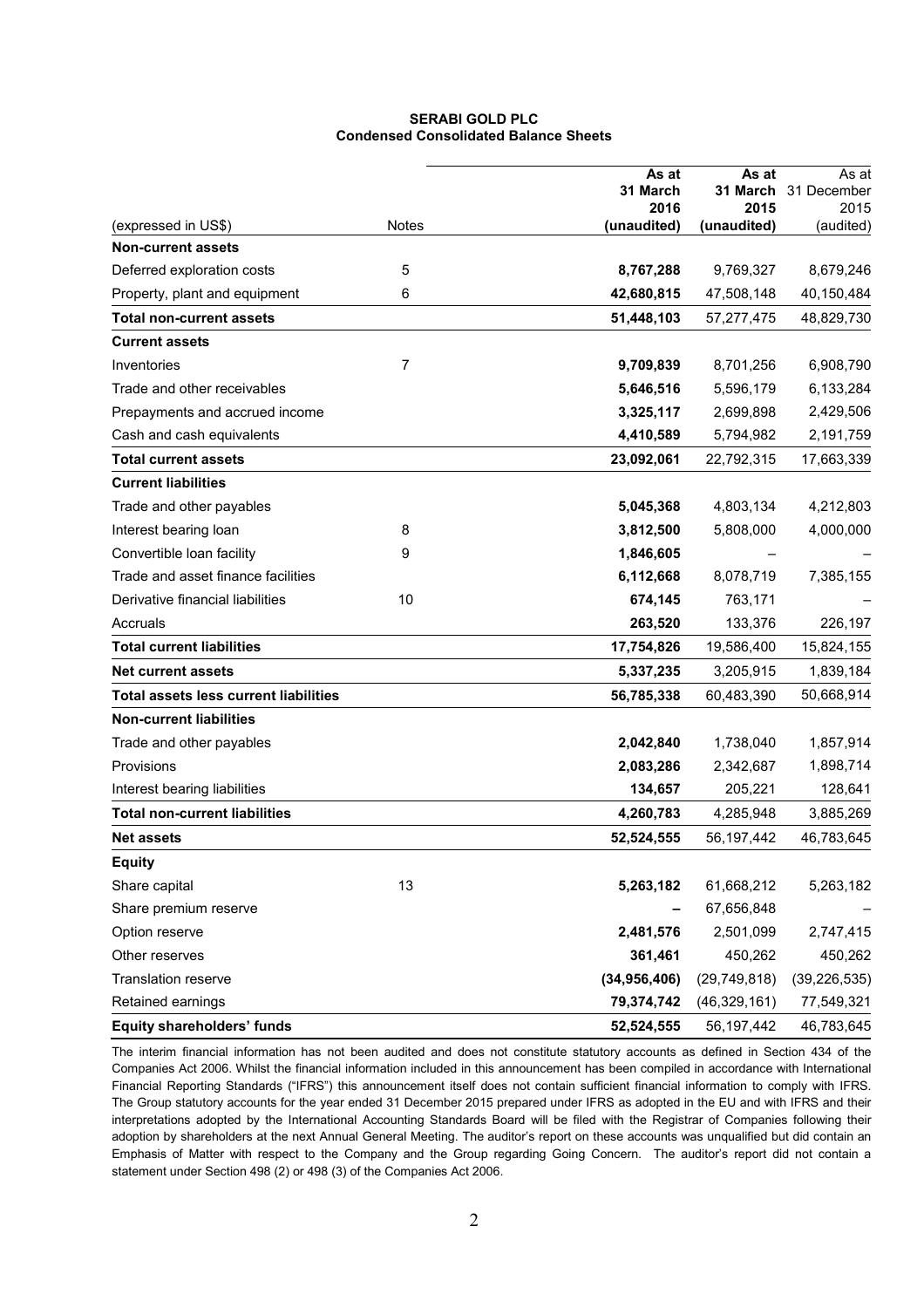#### **SERABI GOLD PLC Condensed Consolidated Statements of Changes in Shareholders' Equity**

| (expressed in US\$)                                         |                |                |                 |                                          |                      |                |                     |
|-------------------------------------------------------------|----------------|----------------|-----------------|------------------------------------------|----------------------|----------------|---------------------|
|                                                             | Share          | Share          | Share<br>option | Other<br>reserve reserves <sup>(1)</sup> | Translation          | Retained       |                     |
| (unaudited)                                                 | capital        | premium        |                 |                                          | reserve              | Earnings       | <b>Total equity</b> |
| Equity shareholders'<br>funds at 31 December<br>2014        | 61,668,212     | 67,656,848     | 2,400,080       |                                          | 450,262 (18,736,292) | (46, 520, 559) | 66,918,551          |
| Foreign currency<br>adjustments                             |                |                |                 |                                          | $-$ (11,013,526)     |                | (11,013,526)        |
| Profit for the period                                       |                |                |                 |                                          |                      | 191,398        | 191,398             |
| Total comprehensive<br>income for the period                |                |                |                 |                                          | $-$ (11,013,526)     | 191,398        | (10,822,128)        |
| Warrants lapsed in period                                   |                |                |                 |                                          |                      |                |                     |
| Share option expense                                        |                |                | 101,019         |                                          |                      |                | 101,019             |
| <b>Equity shareholders'</b><br>funds at 31 March<br>2015    | 61,668,212     | 67,656,848     | 2,501,099       |                                          | 450,262 (29,749,818) | (46, 329, 161) | 56, 197, 442        |
| Foreign currency<br>adjustments                             |                |                |                 |                                          | (9, 476, 717)        |                | (9, 476, 717)       |
| Loss for the period                                         |                |                |                 |                                          |                      | (240, 136)     | (240, 136)          |
| Total comprehensive<br>income for the period                |                |                |                 |                                          | (9, 476, 717)        | (240, 136)     | (9,716,853)         |
| Cancellation of share<br>premium                            |                | (67, 656, 848) |                 |                                          |                      | 67,656,848     |                     |
| Cancellation of deferred<br>shares                          | (56, 405, 030) |                |                 |                                          |                      | 56,405,030     |                     |
| Share options lapsed in<br>period                           |                |                | (56, 740)       |                                          |                      | 56,740         |                     |
| Share option expense                                        |                |                | 303,056         |                                          |                      |                | 303,056             |
| <b>Equity shareholders'</b><br>funds at 31 December<br>2015 | 5,263,182      |                | 2,747,415       |                                          | 450,262 (39,226,535) | 77,549,321     | 46,783,645          |
| Foreign currency<br>adjustments                             |                |                |                 |                                          | 4,270,129            |                | 4,270,129           |
| Profit for the period                                       |                |                |                 |                                          |                      | 1,347,665      | 1,347,665           |
| Total comprehensive<br>income for the period                |                |                |                 |                                          | 4,270,129            | 1,347,665      | 5,617,794           |
| Share options lapsed in<br>period                           |                |                | (388, 955)      |                                          |                      | 388,955        |                     |
| Warrants lapsed                                             |                |                |                 | (88, 801)                                |                      | 88,801         |                     |
| Share option expense                                        |                |                | 123,116         |                                          |                      |                | 123,116             |
| <b>Equity shareholders'</b><br>funds at 31 March<br>2016    | 5,263,182      |                | 2,481,576       |                                          | 361,461 (34,956,406) | 79,374,742     | 52,524,555          |

(1) Other reserves comprise a merger reserve of US\$361,461 (2015: US\$361,461 and a warrant reserve US\$88,801)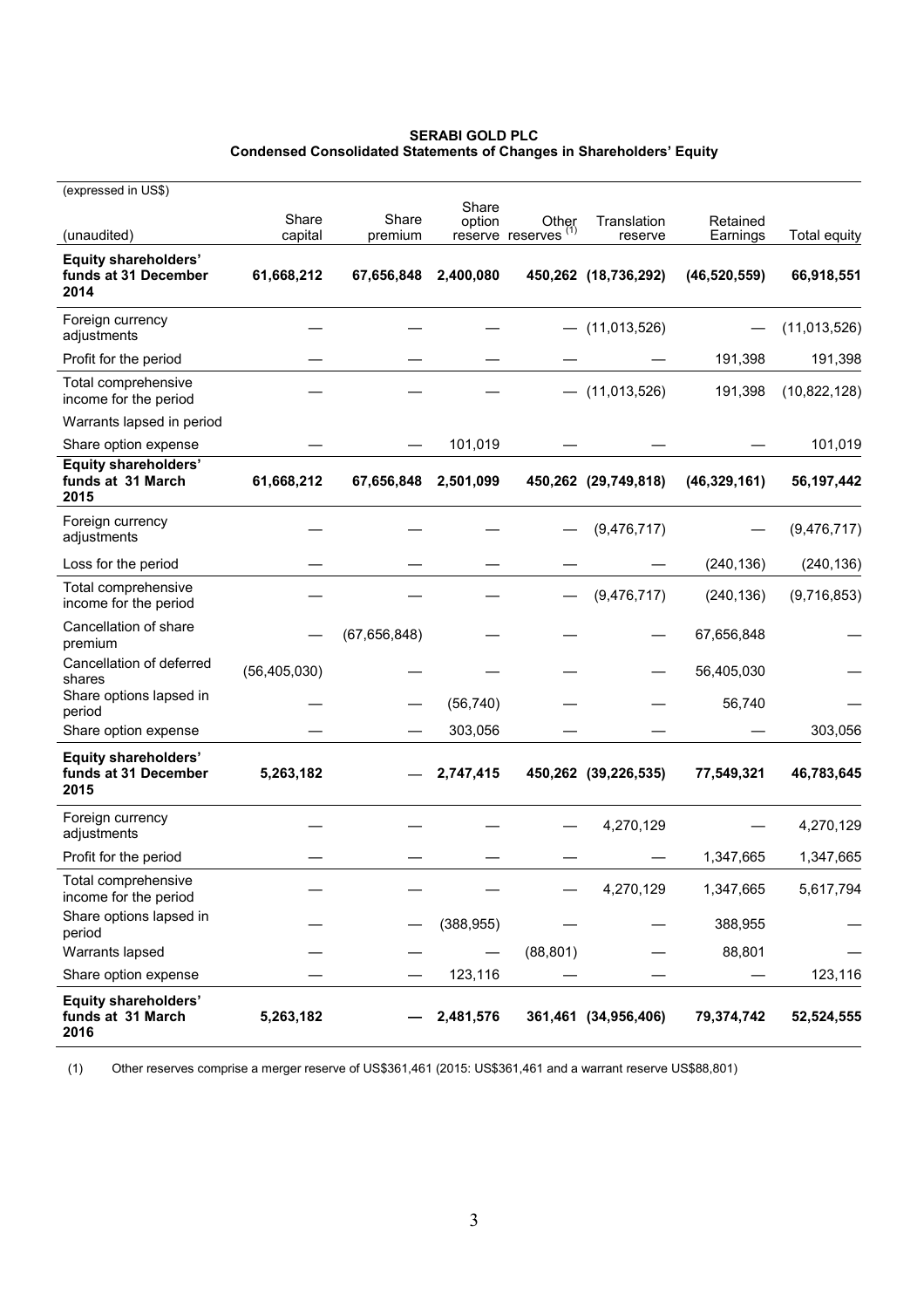### **SERABI GOLD PLC Condensed Consolidated Cash Flow Statements**

| 31 March<br>2016<br>2015<br>(unaudited)<br>(expressed in US\$)<br>(unaudited)<br><b>Operating activities</b><br>Operating profit<br>1,347,665<br>Net financial expense<br>1,018,804<br>308,664<br>Depreciation - plant, equipment and mining properties<br>1,216,727<br>1,117,720<br>Provision for taxation<br>153,639<br>123,116<br>Share based payments<br>Foreign exchange<br>202,883<br>Changes in working capital<br>Increase in inventories<br>(607, 704)<br>Increase in receivables, prepayments and accrued<br>(26, 441)<br>352,624<br>income<br>(Decrease)/increase in payables, accruals and<br>(255, 977)<br>provisions<br>Net cash inflow from operations<br>3,172,712<br>1,064,669<br><b>Investing activities</b><br>Purchase of property, plant and equipment and assets in<br>(520, 141)<br>construction<br>Capitalised mine development costs<br>(663, 961)<br>(227, 750)<br>Proceeds from Sale of Assets<br>2,568<br>775<br>Interest received<br>35<br>Net cash outflow on investing activities<br>(1,966,519)<br>(1, 181, 499)<br><b>Financing activities</b><br>Draw-down of short-term loan facility<br>2,000,000<br>Repayment of short-term secured loan<br>5,420,758<br>Receipts from short-term trade finance<br>5,150,289<br>Repayment of short-term trade finance<br>(6, 315, 744)<br>Repayment of finance lease liabilities<br>(211, 728)<br>Interest paid<br>(187, 896)<br>Finance charges<br>(37, 500)<br>Net cash inflow / (outflow) from financing activities<br>397,421<br>Net increase / (decrease) in cash and cash<br>2,388,634<br>equivalents<br>2,191,759<br>Cash and cash equivalents at beginning of period | For the three months<br>ended |  |  |
|---------------------------------------------------------------------------------------------------------------------------------------------------------------------------------------------------------------------------------------------------------------------------------------------------------------------------------------------------------------------------------------------------------------------------------------------------------------------------------------------------------------------------------------------------------------------------------------------------------------------------------------------------------------------------------------------------------------------------------------------------------------------------------------------------------------------------------------------------------------------------------------------------------------------------------------------------------------------------------------------------------------------------------------------------------------------------------------------------------------------------------------------------------------------------------------------------------------------------------------------------------------------------------------------------------------------------------------------------------------------------------------------------------------------------------------------------------------------------------------------------------------------------------------------------------------------------------------------------------------------------------------------------|-------------------------------|--|--|
|                                                                                                                                                                                                                                                                                                                                                                                                                                                                                                                                                                                                                                                                                                                                                                                                                                                                                                                                                                                                                                                                                                                                                                                                                                                                                                                                                                                                                                                                                                                                                                                                                                                   |                               |  |  |
|                                                                                                                                                                                                                                                                                                                                                                                                                                                                                                                                                                                                                                                                                                                                                                                                                                                                                                                                                                                                                                                                                                                                                                                                                                                                                                                                                                                                                                                                                                                                                                                                                                                   |                               |  |  |
| 191,398<br>101,019<br>75,080<br>(1,916,783)<br>834,947<br>(1,739,544)<br>(2,000,000)<br>(5,840,180)<br>(156, 480)<br>(434, 167)<br>(3,010,069)<br>(3,911,919)<br>9,813,602                                                                                                                                                                                                                                                                                                                                                                                                                                                                                                                                                                                                                                                                                                                                                                                                                                                                                                                                                                                                                                                                                                                                                                                                                                                                                                                                                                                                                                                                        |                               |  |  |
|                                                                                                                                                                                                                                                                                                                                                                                                                                                                                                                                                                                                                                                                                                                                                                                                                                                                                                                                                                                                                                                                                                                                                                                                                                                                                                                                                                                                                                                                                                                                                                                                                                                   |                               |  |  |
|                                                                                                                                                                                                                                                                                                                                                                                                                                                                                                                                                                                                                                                                                                                                                                                                                                                                                                                                                                                                                                                                                                                                                                                                                                                                                                                                                                                                                                                                                                                                                                                                                                                   |                               |  |  |
|                                                                                                                                                                                                                                                                                                                                                                                                                                                                                                                                                                                                                                                                                                                                                                                                                                                                                                                                                                                                                                                                                                                                                                                                                                                                                                                                                                                                                                                                                                                                                                                                                                                   |                               |  |  |
|                                                                                                                                                                                                                                                                                                                                                                                                                                                                                                                                                                                                                                                                                                                                                                                                                                                                                                                                                                                                                                                                                                                                                                                                                                                                                                                                                                                                                                                                                                                                                                                                                                                   |                               |  |  |
|                                                                                                                                                                                                                                                                                                                                                                                                                                                                                                                                                                                                                                                                                                                                                                                                                                                                                                                                                                                                                                                                                                                                                                                                                                                                                                                                                                                                                                                                                                                                                                                                                                                   |                               |  |  |
|                                                                                                                                                                                                                                                                                                                                                                                                                                                                                                                                                                                                                                                                                                                                                                                                                                                                                                                                                                                                                                                                                                                                                                                                                                                                                                                                                                                                                                                                                                                                                                                                                                                   |                               |  |  |
|                                                                                                                                                                                                                                                                                                                                                                                                                                                                                                                                                                                                                                                                                                                                                                                                                                                                                                                                                                                                                                                                                                                                                                                                                                                                                                                                                                                                                                                                                                                                                                                                                                                   |                               |  |  |
|                                                                                                                                                                                                                                                                                                                                                                                                                                                                                                                                                                                                                                                                                                                                                                                                                                                                                                                                                                                                                                                                                                                                                                                                                                                                                                                                                                                                                                                                                                                                                                                                                                                   |                               |  |  |
|                                                                                                                                                                                                                                                                                                                                                                                                                                                                                                                                                                                                                                                                                                                                                                                                                                                                                                                                                                                                                                                                                                                                                                                                                                                                                                                                                                                                                                                                                                                                                                                                                                                   |                               |  |  |
|                                                                                                                                                                                                                                                                                                                                                                                                                                                                                                                                                                                                                                                                                                                                                                                                                                                                                                                                                                                                                                                                                                                                                                                                                                                                                                                                                                                                                                                                                                                                                                                                                                                   |                               |  |  |
|                                                                                                                                                                                                                                                                                                                                                                                                                                                                                                                                                                                                                                                                                                                                                                                                                                                                                                                                                                                                                                                                                                                                                                                                                                                                                                                                                                                                                                                                                                                                                                                                                                                   |                               |  |  |
|                                                                                                                                                                                                                                                                                                                                                                                                                                                                                                                                                                                                                                                                                                                                                                                                                                                                                                                                                                                                                                                                                                                                                                                                                                                                                                                                                                                                                                                                                                                                                                                                                                                   |                               |  |  |
|                                                                                                                                                                                                                                                                                                                                                                                                                                                                                                                                                                                                                                                                                                                                                                                                                                                                                                                                                                                                                                                                                                                                                                                                                                                                                                                                                                                                                                                                                                                                                                                                                                                   |                               |  |  |
|                                                                                                                                                                                                                                                                                                                                                                                                                                                                                                                                                                                                                                                                                                                                                                                                                                                                                                                                                                                                                                                                                                                                                                                                                                                                                                                                                                                                                                                                                                                                                                                                                                                   |                               |  |  |
|                                                                                                                                                                                                                                                                                                                                                                                                                                                                                                                                                                                                                                                                                                                                                                                                                                                                                                                                                                                                                                                                                                                                                                                                                                                                                                                                                                                                                                                                                                                                                                                                                                                   |                               |  |  |
|                                                                                                                                                                                                                                                                                                                                                                                                                                                                                                                                                                                                                                                                                                                                                                                                                                                                                                                                                                                                                                                                                                                                                                                                                                                                                                                                                                                                                                                                                                                                                                                                                                                   |                               |  |  |
|                                                                                                                                                                                                                                                                                                                                                                                                                                                                                                                                                                                                                                                                                                                                                                                                                                                                                                                                                                                                                                                                                                                                                                                                                                                                                                                                                                                                                                                                                                                                                                                                                                                   |                               |  |  |
|                                                                                                                                                                                                                                                                                                                                                                                                                                                                                                                                                                                                                                                                                                                                                                                                                                                                                                                                                                                                                                                                                                                                                                                                                                                                                                                                                                                                                                                                                                                                                                                                                                                   |                               |  |  |
|                                                                                                                                                                                                                                                                                                                                                                                                                                                                                                                                                                                                                                                                                                                                                                                                                                                                                                                                                                                                                                                                                                                                                                                                                                                                                                                                                                                                                                                                                                                                                                                                                                                   |                               |  |  |
|                                                                                                                                                                                                                                                                                                                                                                                                                                                                                                                                                                                                                                                                                                                                                                                                                                                                                                                                                                                                                                                                                                                                                                                                                                                                                                                                                                                                                                                                                                                                                                                                                                                   |                               |  |  |
|                                                                                                                                                                                                                                                                                                                                                                                                                                                                                                                                                                                                                                                                                                                                                                                                                                                                                                                                                                                                                                                                                                                                                                                                                                                                                                                                                                                                                                                                                                                                                                                                                                                   |                               |  |  |
|                                                                                                                                                                                                                                                                                                                                                                                                                                                                                                                                                                                                                                                                                                                                                                                                                                                                                                                                                                                                                                                                                                                                                                                                                                                                                                                                                                                                                                                                                                                                                                                                                                                   |                               |  |  |
|                                                                                                                                                                                                                                                                                                                                                                                                                                                                                                                                                                                                                                                                                                                                                                                                                                                                                                                                                                                                                                                                                                                                                                                                                                                                                                                                                                                                                                                                                                                                                                                                                                                   |                               |  |  |
|                                                                                                                                                                                                                                                                                                                                                                                                                                                                                                                                                                                                                                                                                                                                                                                                                                                                                                                                                                                                                                                                                                                                                                                                                                                                                                                                                                                                                                                                                                                                                                                                                                                   |                               |  |  |
|                                                                                                                                                                                                                                                                                                                                                                                                                                                                                                                                                                                                                                                                                                                                                                                                                                                                                                                                                                                                                                                                                                                                                                                                                                                                                                                                                                                                                                                                                                                                                                                                                                                   |                               |  |  |
|                                                                                                                                                                                                                                                                                                                                                                                                                                                                                                                                                                                                                                                                                                                                                                                                                                                                                                                                                                                                                                                                                                                                                                                                                                                                                                                                                                                                                                                                                                                                                                                                                                                   |                               |  |  |
|                                                                                                                                                                                                                                                                                                                                                                                                                                                                                                                                                                                                                                                                                                                                                                                                                                                                                                                                                                                                                                                                                                                                                                                                                                                                                                                                                                                                                                                                                                                                                                                                                                                   |                               |  |  |
|                                                                                                                                                                                                                                                                                                                                                                                                                                                                                                                                                                                                                                                                                                                                                                                                                                                                                                                                                                                                                                                                                                                                                                                                                                                                                                                                                                                                                                                                                                                                                                                                                                                   |                               |  |  |
|                                                                                                                                                                                                                                                                                                                                                                                                                                                                                                                                                                                                                                                                                                                                                                                                                                                                                                                                                                                                                                                                                                                                                                                                                                                                                                                                                                                                                                                                                                                                                                                                                                                   |                               |  |  |
|                                                                                                                                                                                                                                                                                                                                                                                                                                                                                                                                                                                                                                                                                                                                                                                                                                                                                                                                                                                                                                                                                                                                                                                                                                                                                                                                                                                                                                                                                                                                                                                                                                                   |                               |  |  |
|                                                                                                                                                                                                                                                                                                                                                                                                                                                                                                                                                                                                                                                                                                                                                                                                                                                                                                                                                                                                                                                                                                                                                                                                                                                                                                                                                                                                                                                                                                                                                                                                                                                   |                               |  |  |
| Exchange difference on cash<br>(169, 804)<br>(106, 701)                                                                                                                                                                                                                                                                                                                                                                                                                                                                                                                                                                                                                                                                                                                                                                                                                                                                                                                                                                                                                                                                                                                                                                                                                                                                                                                                                                                                                                                                                                                                                                                           |                               |  |  |
| Cash and cash equivalents at end of period<br>4,410,589<br>5,794,982                                                                                                                                                                                                                                                                                                                                                                                                                                                                                                                                                                                                                                                                                                                                                                                                                                                                                                                                                                                                                                                                                                                                                                                                                                                                                                                                                                                                                                                                                                                                                                              |                               |  |  |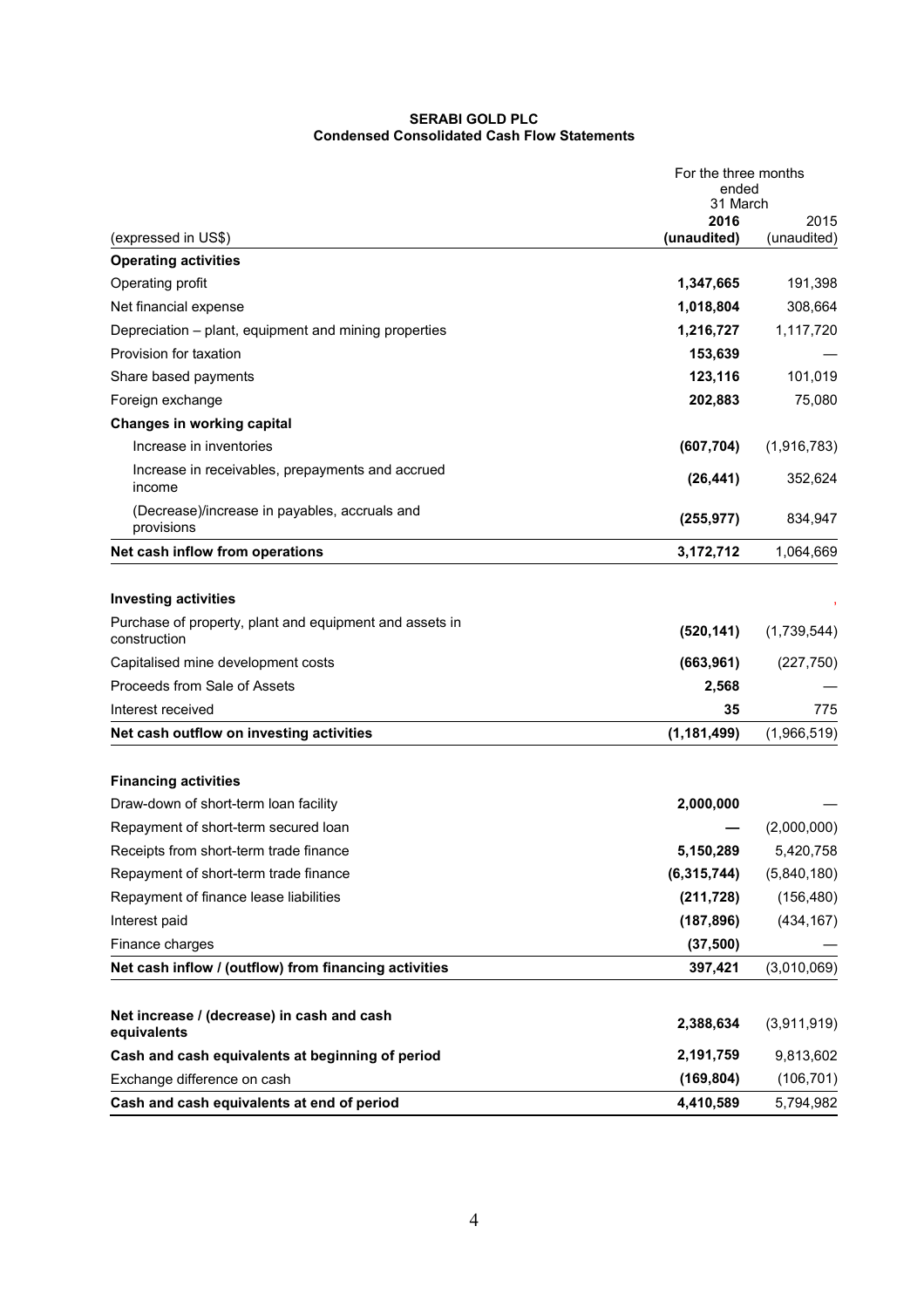### **SERABI GOLD PLC**

### **Report and condensed consolidated financial statements for the three month period ended 31 March 2016**

#### **Notes to the Condensed Consolidated Financial Statements**

#### **1. Basis of preparation**

These interim accounts are for the three month period ended 31 March 2016. Comparative information has been provided for the unaudited three month period ended 31 March 2015 and, where applicable, the audited twelve month period from 1 January 2015 to 31 December 2015.

The accounts for the periods have been prepared in accordance with International Accounting Standard 34 "Interim Financial Reporting" and the accounting policies are consistent with those of the annual financial statements for the year ended 31 December 2015 and those envisaged for the financial statements for the year ending 31 December 2016. The Group has not adopted any standards or interpretation in advance of the required implementation dates. It is not anticipated that the adoption in the future of the new or revised standards or interpretations that have been issued by the International Accounting Standards Board will have a material impact on the Group's earnings or shareholders' funds.

These financial statements do not constitute statutory accounts as defined in Section 434 of the Companies Act 2006.

#### **(i) Going concern**

Having commenced initial development activities for the Sao Chico Mine at the end of 2014, this mine has been in development during 2015. On 1 February 2016, the Group announced that, with effect from 1 January 2016, the Sao Chico Mine had achieved Commercial Production. The Palito Mine has been in Commercial Production since 1 July 2014.

On 30 December 2015, the Group entered into an agreement with Fratelli Investments Ltd ("Fratelli"), its major shareholder, whereby Fratelli agreed to provide an unsecured short term working capital convertible loan facility of US\$5 million ("the Facility") to provide additional working capital facilities. On 6 January 2016, the Group announced that it had made an initial draw down of US\$2 million against the Facility. The balance of the Facility may be drawdown at any time up to 30 June 2016. The facility is to be repaid by 31 January 2017.

The Group has an additional secured loan facility which is repayable by 31 December 2016. At 31 March 2016, the amount outstanding under this facility was US\$4.0 million.

The Directors anticipate the Group now has access to sufficient funding for its immediate projected needs. The Group expects to have sufficient cash flow from its forecast production to finance its on-going operational requirements to repay its secured and unsecured loan facilities and to, at least in part, fund exploration and development activity on its other gold properties.

However, the forecasted cash flow projections for the next twelve months include a significant increase in production from the Sao Chico Mine compared with the preceding calendar year. Whilst the Group has declared Commercial Production at the Sao Chico Mine, there are risks associated with the commencement of any new mining operation whereby unforeseen technical and logistical events result in additional costs needing to be incurred, giving rise to the possibility that additional working capital may be required. Additionally the Group is exposed to changes in gold price and currency exchange rates. Should additional working capital be required the Directors consider that further sources of finance could be secured within the required timescale.

On this basis, the Directors have therefore concluded that it is appropriate to prepare the financial statements on a going concern basis. However, there is no certainty that such additional funds either for working capital or for future development will be forthcoming and these conditions indicate the existence of a material uncertainty which may cast significant doubt over the Group's ability to continue as a going concern and, therefore, that it may be unable to realise its assets and discharge its liabilities in the normal course of business. The financial statements do not include the adjustments that would result if the Group was unable to continue as a going concern.

### **(ii) Impairment**

At each balance sheet date, the Group reviews the carrying amounts of its property, plant and equipment and intangible assets to determine whether there is any indication that those assets have suffered impairment. Prior to carrying out of impairment reviews, the significant cash generating units are assessed to determine whether they should be reviewed under the requirements of IFRS 6 - Exploration for and Evaluation of Mineral Resources or IAS 36 - Impairment of Assets. Such determination is by reference to the stage of development of the project and the level of reliability and surety of information used in calculating value in use or fair value less costs to sell. Impairment reviews performed under IFRS 6 are carried out on a project by project basis, with each project representing a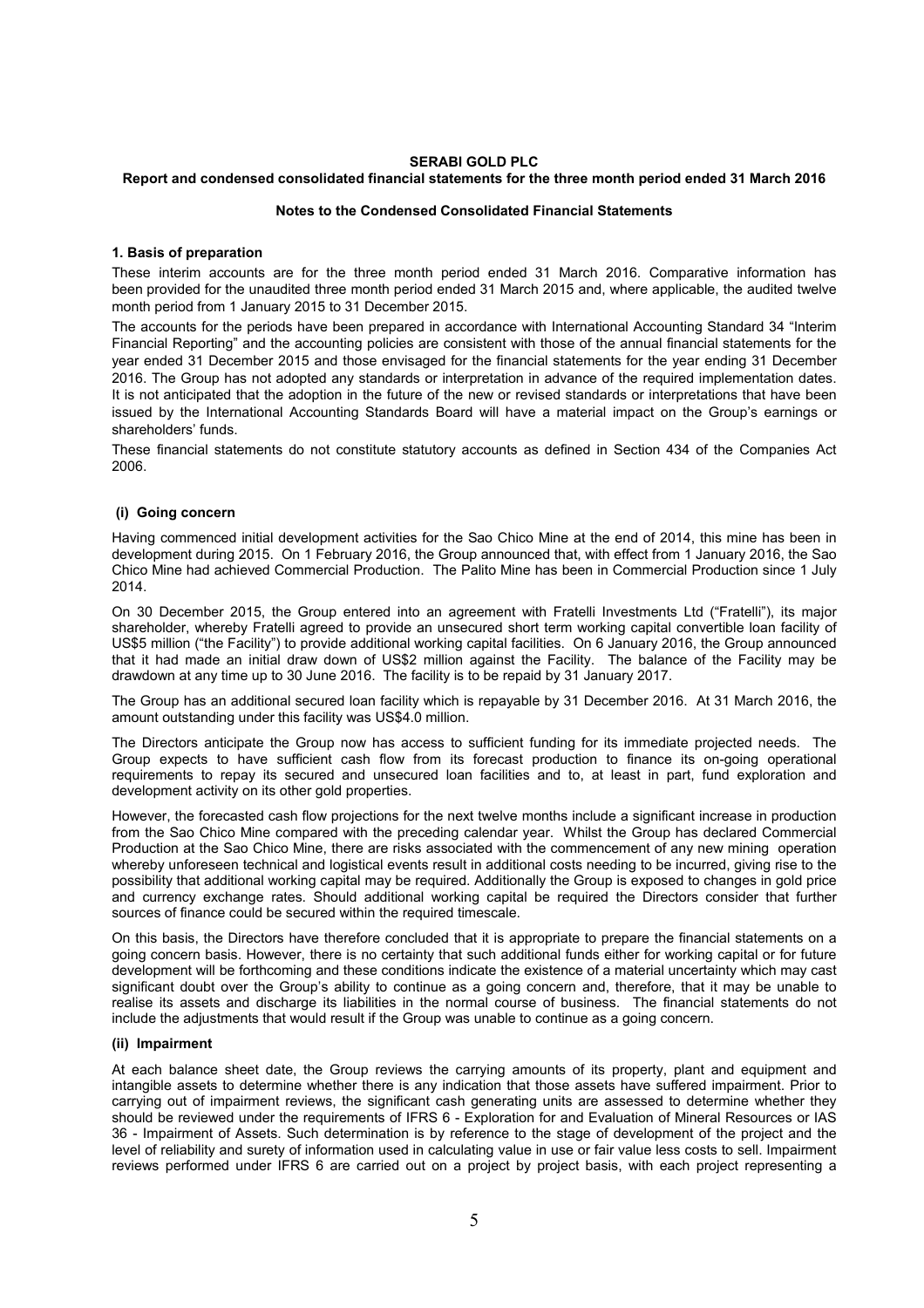potential single cash generating unit. An impairment review is undertaken when indicators of impairment arise; typically when one of the following circumstances applies:

- (i) sufficient data exists that render the resource uneconomic and unlikely to be developed
- (ii) title to the asset is compromised
- (iii) budgeted or planned expenditure is not expected in the foreseeable future
- (iv) insufficient discovery of commercially viable resources leading to the discontinuation of activities

Impairment reviews performed under IAS 36 are carried out when there is an indication that the carrying value may be impaired. Such key indicators (though not exhaustive) to the industry include:

- a significant deterioration in the spot price of gold
- (ii) a significant increase in production costs
- (iii) a significant revision to, and reduction in, the life of mine plan

If any indication of impairment exists, the recoverable amount of the asset is estimated, being the higher of fair value less costs to sell and value in use. In assessing value in use, the estimated future cash flows are discounted to their present value using a pre-tax discount rate that reflects current market assessments of the time value of money and the risks specific to the asset for which the estimates of future cash flows have not been adjusted.

If the recoverable amount of an asset (or cash-generating unit) is estimated to be less than its carrying amount, the carrying amount of the asset (or cash generating unit) is reduced to its recoverable amount. Such impairment losses are recognised in profit or loss for the year.

Where an impairment loss subsequently reverses, the carrying amount of the asset (or cash-generating unit) is increased to the revised estimate of its recoverable amount, but so that the increased carrying amount does not exceed the carrying amount that would have been determined had no impairment loss been recognised for the asset (or cash-generating unit) in prior years. A reversal of an impairment loss is recognised in profit or loss for the year..

### **(iii) Property, plant and equipment and mining properties**

#### *(i) Owned assets*

Items of property, plant and equipment are stated at cost less accumulated depreciation and impairment losses.

Upon demonstration of the feasibility of commercial production, any past deferred exploration, evaluation and development costs related to that operation are reclassified as Assets in Construction. When commercial production commences these expenditures are then subsequently transferred at cost to Mining Properties. They are stated at cost less amortisation charges and any provision for impairment. Amortisation is calculated over the estimated life of the mineable inventory on a unit of production basis. Future forecast capital expenditure is included in the unit of production depreciation calculation.

#### *(ii) Leased assets*

Assets held under leases, which result in the Group bearing risk and receiving benefit of ownership (finance leases), are capitalised as property, plant and equipment at the estimated present value of underlying lease payments.

The corresponding finance lease obligation is included within borrowings. The interest element is allocated to accounting periods during the lease term to reflect a constant rate of interest on the remaining balance of the obligation for each accounting period.

*(iii) Subsequent costs* 

Costs relating to maintenance and upkeep of the Group's assets once such assets have been commissioned and entered into commercial operations will generally be expensed as incurred. In the event, however, that the costs demonstrably result in extending the original estimated life of such asset or enhances its value, then such expenditure is added to the carrying value of that asset and amortised over its remaining estimated useful life.

### *(iv) Depreciation*

Depreciation is charged to profit or loss on a straight-line basis over the estimated useful lives of each part of an item of property, plant and equipment. Land is not depreciated.

The Group reviews the economic lives at the end of each annual reporting period.

The residual value, if not insignificant, is reassessed annually. Gains and losses on disposal are determined by comparing proceeds with carrying values and are included in profit or loss.

### (v) *Commercial production*

Following the commencement of development and construction work intended to advance a mining project into commercial production, the Board will consider and approve the criteria that they will apply in assessing when that mining project has achieved commercial production. These criteria may be agreed in conjunction with other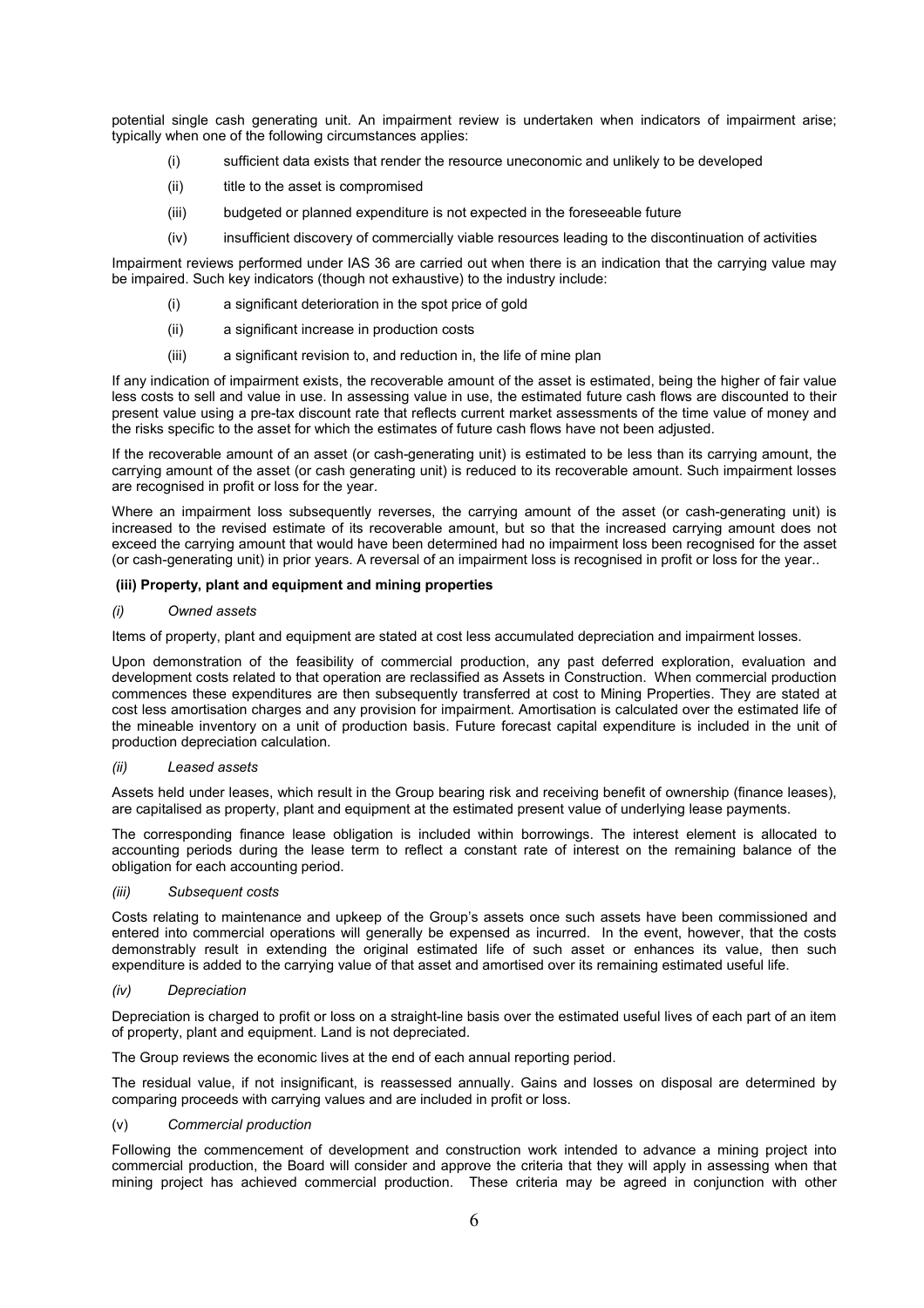stakeholders particularly financing parties and lenders. There are no set regulations or standards to be applied, but the criteria set will primarily consider the performance of the project compared to projections and generally these criteria will be measured over a continuous period of time. The judgements made and the relative performance measures will be based on the Board's view of the complexity and the relative importance of certain key activity areas in determining the long term commerciality of the mining project.

#### **(iv) Inventories**

Inventories are stated at the lower of cost and net realisable value. Materials that are no longer considered as likely to be used by the Group or their value is unlikely to be readily realised through a sale to a third party, are provided for.

Materials held for consumption within operations are valued based on purchase price or, when manufactured internally, at cost. Costs are allocated on an average basis and include direct material, labour, related transportation costs and an appropriate allocation of overhead costs.

Gold bullion, copper/gold concentrate, run of mine ore and any other production inventories are valued at the lower of cost and net realisable value. Dependent on the current stage of any product inventory in the process cycle, cost will reflect, as appropriate, mining, processing, transport and labour costs as well as an allocation of mine services overheads required to bring the product to its current state.

Net realisable value is the estimated selling price in the ordinary course of business, after deducting any costs to completion and any applicable marketing, selling, shipping and other distribution expenses.

#### **(v) Revenue**

Revenue represents amounts receivable in respect of sales of gold and by-products. Revenue represents only sales for which contracts have been agreed and for which the product has been delivered to the purchaser in the manner set out in the contract. Revenue is stated net of any applicable sales taxes. All revenue is derived from the sales of copper/gold concentrates produced by the Palito Mine and gold bullion produced from both the Palito Mine and the Sao Chico Mine.

Revenue from the sale of goods is recognised when the risks and rewards of ownership have been transferred to the buyer. Revenues are recognised in full using prices ruling at the date of sale with adjustments in respect of final sales prices being recognised in the month that such adjustment is agreed. Fair value adjustments for gold prices in respect of any sale for which final pricing has not been agreed at any balance sheet date is accounted for using the gold price at that balance sheet date. Any unsold production and in particular concentrate, is held as inventory and valued at the lower of production cost and net realisable value until sold.

In the case of the sales of copper/gold concentrates, revenue is recognised when in accordance with the terms of the contract the product arrives at the port of delivery. In the case of gold bullion revenue is recognised at the time that gold is delivered to the end purchaser.

No revenue is recognised if there are significant uncertainties regarding recovery of the consideration due.

All sales revenue from incidental production arising during the exploration, evaluation, development and commissioning of a mineral resource prior to commercial production, are taken as a contribution towards previously incurred costs and offset against the related asset accordingly.

Interest income is recognised on a time-proportion basis using the effective interest rate method.

### **(vi) Currencies**

The condensed financial statements are presented in United States Dollars (US\$ or "\$"). Other currencies referred to in these condensed financial statements are UK Pounds ("UK£"), Canadian Dollars ("C\$") and Brazilian Reais ("BrR\$").

The Group's presentational currency is US Dollars and has been selected based on the currency of the primary economic environment in which the Group as a whole operates on the basis that the Group's primary product is generally traded by reference to its pricing in US Dollars.

Transactions in currencies other than the functional currency of a company are recorded at a rate of exchange approximating to that prevailing at the date of the transaction. At each balance sheet date, monetary assets and liabilities that are denominated in currencies other than the functional currency are translated at the amounts prevailing at the balance sheet date and any gains or losses arising are recognised in the income statement.

On consolidation, the assets and liabilities of the Group's overseas operations that do not have a US Dollar functional currency, are translated at exchange rates prevailing at the balance sheet date. Income and expense items are translated at the average exchange rate for the period. Exchange differences arising on the net investment in subsidiaries are recognised in other comprehensive income.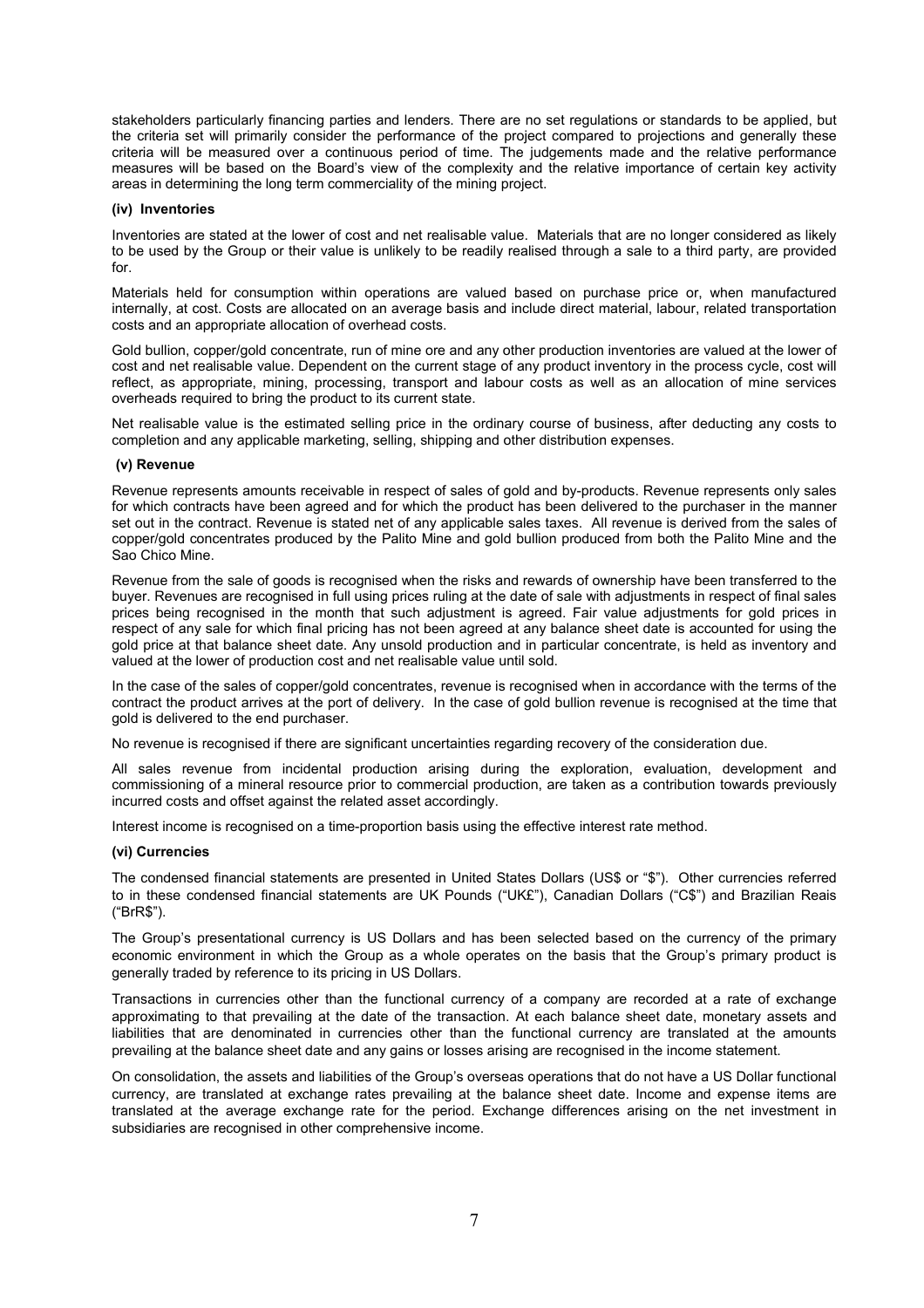### (**vii) Cash and cash equivalents**

Cash and cash equivalents include cash in hand, deposits held at call with banks, other short-term highly liquid investments with original maturities of three months or less and bank overdrafts. Bank overdrafts are shown within interest bearing liabilities in current liabilities on the balance sheet.

#### **2. Taxation**

No deferred tax asset arising from carried forward losses has been recognised in the financial statements because of uncertainty as to the time period over which this asset may be recovered.

#### **3. Earnings per share**

|                                                     | 3 months ended<br>31 March 2016<br>(unaudited) | 3 months ended<br>31 March 2015<br>(unaudited) |
|-----------------------------------------------------|------------------------------------------------|------------------------------------------------|
| Profit attributable to ordinary shareholders (US\$) | 1,347,665                                      | 191,398                                        |
| Weighted average ordinary shares in issue           | 656,389,204                                    | 656,389,204                                    |
| Basic profit per share (US cents)                   | 0.205                                          | 0.029                                          |
| Diluted ordinary shares in issue                    | 692,774,989                                    | 789,035,498                                    |
| Diluted profit per share (US cents)                 | 0.195                                          | 0.024                                          |

#### **4. Segmental analysis**

The following information is given about the Group's reportable segments:

The Chief Operating Decision Maker is the Board of Directors. The Board reviews the Group's internal reporting in order to assess performance of the business. Management has determined the operating segments based on the reports reviewed by the Board.

The Board considers the performance of the Group by the geographical location of expenditures, and the division of capital expenditure between exploration and operations.

An analysis of the results for the three month period by management segment is as follows:

|                                 | 3 months ended 31 March 2016<br>(unaudited) |               |                      | 3 months ended 31 March 2015<br>(unaudited) |             |               |
|---------------------------------|---------------------------------------------|---------------|----------------------|---------------------------------------------|-------------|---------------|
|                                 | <b>Brazil</b><br>US\$                       | UK<br>US\$    | <b>Total</b><br>US\$ | <b>Brazil</b><br>US\$                       | UK<br>US\$  | Total<br>US\$ |
| Revenue                         | 5,729,490                                   | 5,949,599     | 11,679,089           | 1,993,737                                   | 5,490,478   | 7,484,215     |
| Intra-group Sales               | 4,713,588                                   | (4,713,588)   |                      | 6,085,396                                   | (6,085,396) |               |
| Operating expenses              | (5,010,724)                                 | (1,678,782)   | (6,689,506)          | (3,858,130)                                 | (1,001,779) | (4,859,909)   |
| Depreciation and amortisation   | (1,005,395)                                 | (211, 332)    | (1, 216, 727)        | (931.205)                                   | (186, 515)  | (1,117,720)   |
| Gross profit/(loss)             | 4,426,959                                   | (654, 103)    | 3,772,856            | 3,289,798                                   | (1,783,212) | 1,506,586     |
| Administration expenses         | (487,683)                                   | (644, 517)    | (1, 132, 200)        | (341,006)                                   | (564,499)   | (905, 505)    |
| Share based payments            |                                             | (123,116)     | (123,116)            |                                             | (101.019)   | (101,019)     |
| Profit on sale of fixed assets  | 2,568                                       |               | 2,568                |                                             |             |               |
| Operating profit/(loss)         | 3,941,844                                   | (1,421,736)   | 2,520,108            | 2,948,792                                   | (2,448,730) | 500,062       |
| Foreign exchange gain/(loss)    | 849,627                                     | (890,426)     | (40, 799)            | 796,773                                     | (568,110)   | 228,663       |
| Finance (expense)/income        | (2, 354)                                    | (975,651)     | (978,005)            | 580                                         | (537,907)   | (537,327)     |
| Profit / (loss) before taxation | 4,789,117                                   | (3, 287, 813) | 1,501,304            | 3,746,145                                   | (3,554,747) | 191,398       |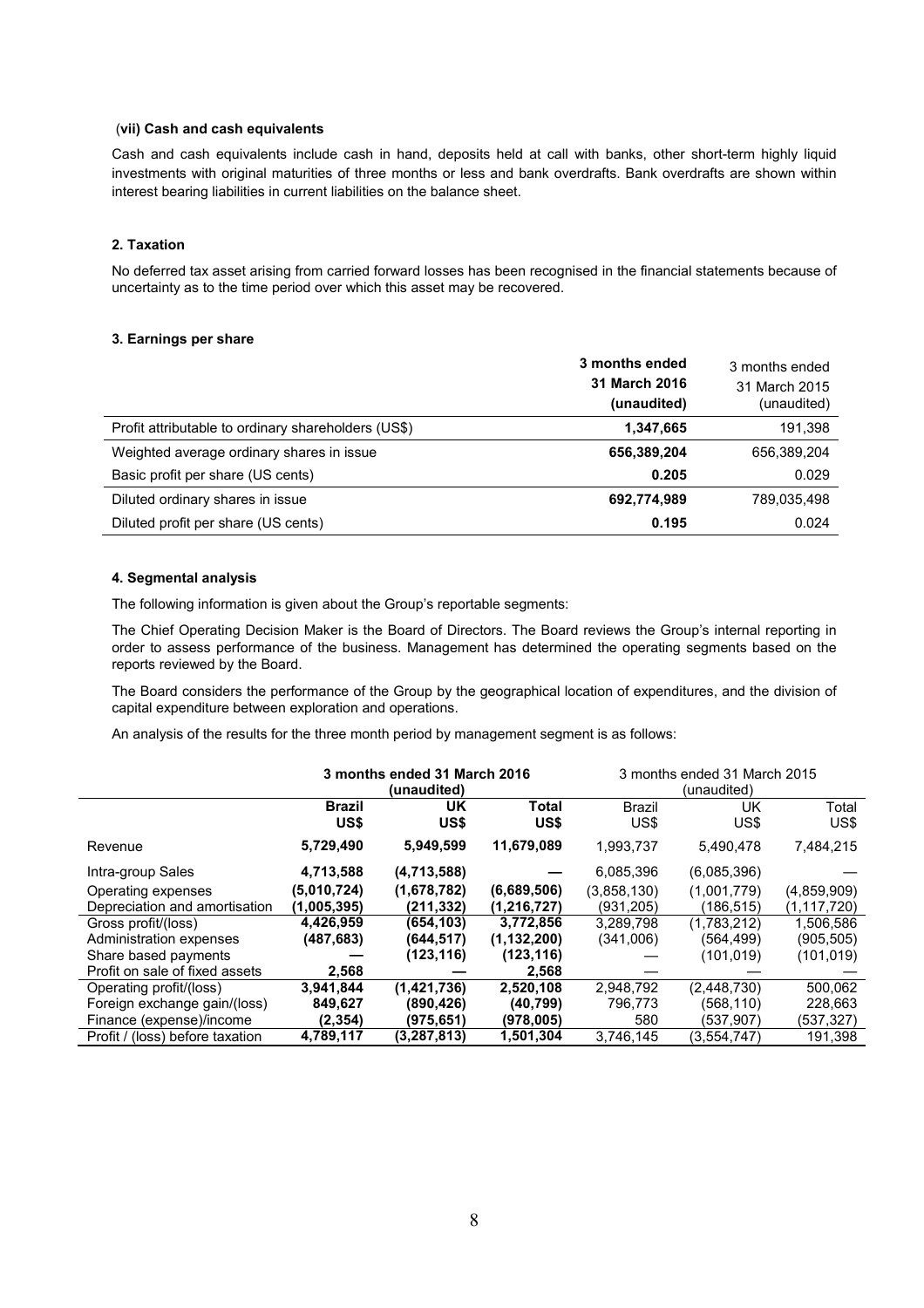### **4. Segmental analysis (continued)**

An analysis of non-current assets by location is as follows:

| <b>Total non-current assets</b>     |             |            |  |
|-------------------------------------|-------------|------------|--|
| 31 March<br>31 December<br>31 March |             |            |  |
| 2016                                | 2015        | 2015       |  |
| (unaudited)                         | (unaudited) | (audited)  |  |
| US\$                                | US\$        | US\$       |  |
| 42,123,789                          | 47.508.148  | 40.150.484 |  |
| 9,324,314                           | 9,769,327   | 8,679,246  |  |
|                                     |             |            |  |
| 51,448,103                          | 57,277,475  | 48,829,730 |  |
|                                     |             |            |  |

An analysis of total assets by location is as follows:

|               |             | <b>Total assets</b> |             |  |
|---------------|-------------|---------------------|-------------|--|
|               | 31 March    | 31 March            | 31 December |  |
|               | 2016        | 2015                | 2015        |  |
|               | (unaudited) | (unaudited)         | (audited)   |  |
|               | US\$        | US\$                | US\$        |  |
| <b>Brazil</b> | 66,482,426  | 60,774,206          | 57,378,205  |  |
| UK            | 8,057,738   | 19,295,584          | 9,114,864   |  |
|               | 74,540,164  | 80,069,790          | 66,493,069  |  |

### **5. Deferred exploration costs**

|                                                      | 31 March    | 31 March    | 31 December   |
|------------------------------------------------------|-------------|-------------|---------------|
|                                                      | 2016        | 2015        | 2015          |
|                                                      | (unaudited) | (unaudited) | (audited)     |
|                                                      | US\$        | US\$        | US\$          |
| Cost                                                 |             |             |               |
| Balance at beginning of period                       | 8,679,246   | 11,799,271  | 11,799,271    |
| Reclassification from Deferred Assets to Mine Assets | (549, 699)  |             |               |
| Foreign exchange movements                           | 637,741     | (2,029,942) | (3, 120, 025) |
| <b>Balance at end of period</b>                      | 8,767,288   | 9,769,329   | 8,679,246     |

### **6. Property, plant and equipment including mining property and projects in construction**

|                                                      | 31 March<br>2016<br>(unaudited)<br>US\$ | 31 March<br>2015<br>(unaudited)<br>US\$ | 31 December<br>2015<br>(audited)<br>US\$ |
|------------------------------------------------------|-----------------------------------------|-----------------------------------------|------------------------------------------|
| Cost                                                 |                                         |                                         |                                          |
| Balance at beginning of period                       | 54,940,285                              | 67,823,286                              | 67,823,286                               |
| Reclassification from Deferred Assets to Mine Assets | 549,699                                 |                                         |                                          |
| Additions <sup>(1)</sup>                             | 1,033,509                               | 3,058,282                               | 7,322,577                                |
| Foreign exchange movements                           | 4,668,957                               | (10,692,584)                            | (20, 205, 578)                           |
| Balance at end of period                             | 61,192,450                              | 60,188,984                              | 54,940,285                               |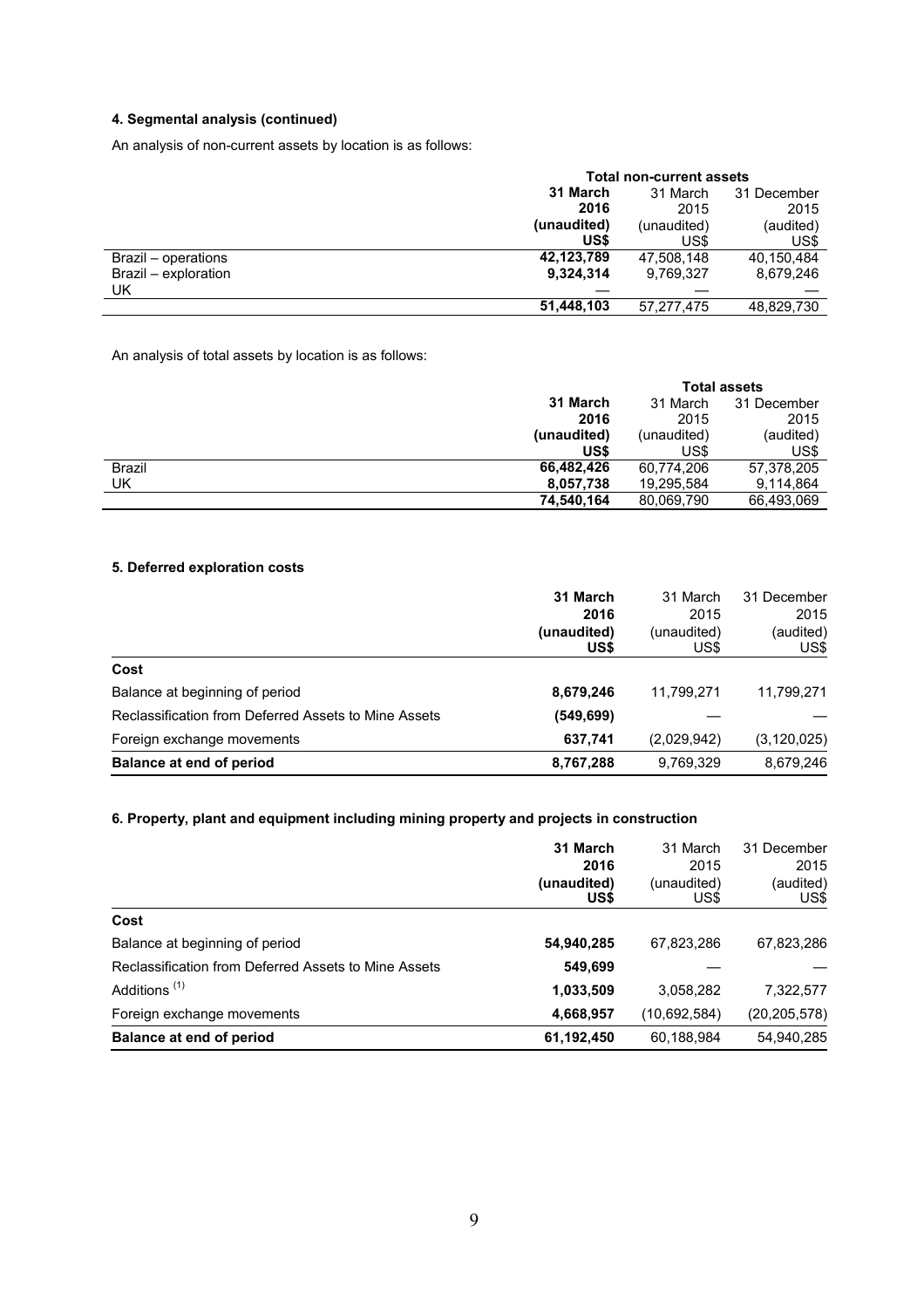### 6**. Property, plant and equipment including mining property and projects in construction (continued)**

|                                 | 31 March<br>2016<br>(unaudited)<br>US\$ | 31 March<br>2015<br>(unaudited)<br>US\$ | 31 December<br>2015<br>(audited)<br>US\$ |
|---------------------------------|-----------------------------------------|-----------------------------------------|------------------------------------------|
| <b>Accumulated depreciation</b> |                                         |                                         |                                          |
| Balance at beginning of period  | (14, 789, 801)                          | (13,719,388)                            | (13,719,388)                             |
| Charge for period               | (2,092,416)                             | (1, 117, 718)                           | (5,598,493)                              |
| Foreign exchange movements      | (1,629,419)                             | 2,156,270                               | 4,528,080                                |
| Balance at end of period        | (18, 511, 636)                          | (12,680,836)                            | (14,789,801)                             |
| Net book value at end of period | 42,680,815                              | 47,508,148                              | 40,150,484                               |

(1) 2015 additions include capitalised operational costs for the period net of any revenues recognized in the period.

### **7. Inventories**

|                                           | 31 March                    | 31 March<br>2015    | 31 December<br>2015 |
|-------------------------------------------|-----------------------------|---------------------|---------------------|
|                                           | 2016<br>(unaudited)<br>US\$ | (unaudited)<br>US\$ | (audited)<br>US\$   |
| Consumables                               | 2,110,788                   | 1,152,835           | 1,360,954           |
| Ore stockpiles and other work in progress | 3,625,034                   | 4,012,425           | 3,048,280           |
| Finished goods                            | 3,974,017                   | 3,535,996           | 2,499,556           |
| Balance at end of period                  | 9,709,839                   | 8,701,256           | 6,908,790           |

### **8. Interest bearing loan**

|                                                                | 31 March    | 31 March    | 31 December |
|----------------------------------------------------------------|-------------|-------------|-------------|
|                                                                | 2016        | 2015        | 2015        |
|                                                                | (unaudited) | (unaudited) | (audited)   |
|                                                                | US\$        | US\$        | US\$        |
| Balance at start of period                                     | 4,000,000   | 8,000,000   | 8,000,000   |
| Fair value of derivative associated with loan                  | (212, 500)  | (256,000)   | (256,000)   |
| Repayments                                                     |             | (2,000,000) | (4,000,000) |
| Effective interest rate charge of the fair value of derivative | 25,000      | 64,000      | 256,000     |
| Balance at end of period                                       | 3,812,500   | 5,808,000   | 4,000,000   |

# **9. Convertible Loan facility**

|                                                                | 31 March<br>2016<br>(unaudited)<br>US\$ | 31 March<br>2015<br>(unaudited)<br>US\$ | 31 December<br>2015<br>(audited)<br>US\$ |
|----------------------------------------------------------------|-----------------------------------------|-----------------------------------------|------------------------------------------|
| Balance at start of period                                     |                                         |                                         |                                          |
| Loan drawdown in period                                        | 2,000,000                               |                                         |                                          |
| Fair value of derivative associated with loan                  | (199, 413)                              |                                         |                                          |
| Effective interest rate charge of the fair value of derivative | 46.018                                  |                                         |                                          |
| Balance at end of period                                       | 1,846,605                               |                                         |                                          |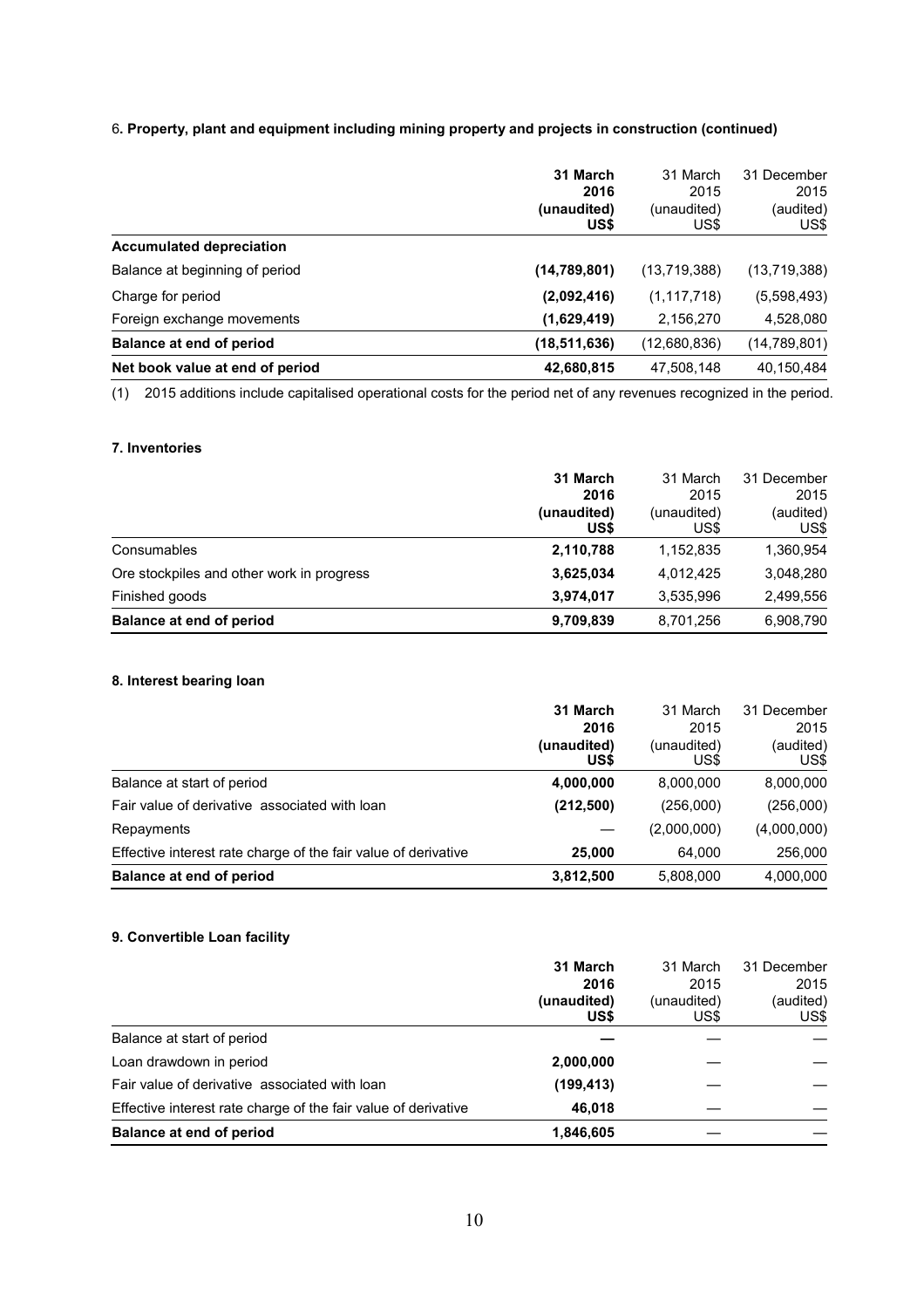### **10. Provision for derivatives**

| <b>Gold Call Options</b>                      | 31 March<br>2016<br>(unaudited)<br>US\$ | 31 March<br>2015<br>(unaudited)<br>US\$ | 31 December<br>2015<br>(audited)<br>US\$ |
|-----------------------------------------------|-----------------------------------------|-----------------------------------------|------------------------------------------|
| Fair value at start of period                 |                                         | 196.330                                 | 196.330                                  |
| Fair value at date of grant                   | 212,500                                 |                                         |                                          |
| Increase / (decrease) in fair value in period | 195.500                                 | (52, 932)                               | (196,330)                                |
| Fair value at end of period                   | 408.000                                 | 143.398                                 |                                          |

Initially valued at US\$212,500, the fair value was re-measured at the period-end date by reference to active market data with US\$195,500 taken to the income statement in the three month period to 31 March 2016. The call option is classified in level 1 of the fair value hierarchy.

| Convertible loan                              | 31 March<br>2016    | 31 March<br>2015    | 31 December<br>2015 |
|-----------------------------------------------|---------------------|---------------------|---------------------|
|                                               | (unaudited)<br>US\$ | (unaudited)<br>US\$ | (audited)<br>US\$   |
| Fair value at date of grant                   | 199.413             |                     |                     |
| Increase / (decrease) in fair value in period | 66.732              |                     |                     |
| Fair value at end of period                   | 266,145             |                     |                     |

Initially valued at US\$199,413, the fair value was re-measured at the period-end date by reference to active market data with US\$66,732 taken to the income statement in the three month period to 31 March 2016. The option for conversion of the US Dollar denominated loan in to shares denominated in UK Pounds Sterling is classified in level 1 of the fair value hierarchy.

| Warrants                                         | 31 March<br>2016<br>(unaudited)<br>US\$ | 31 March<br>2015<br>(unaudited)<br>US\$ | 31 December<br>2015<br>(audited)<br>US\$ |
|--------------------------------------------------|-----------------------------------------|-----------------------------------------|------------------------------------------|
| Fair value at start of period                    |                                         | 332.173                                 | 332,173                                  |
| Increase / (decrease) in fair value in period    |                                         | 287.590                                 | (332, 173)                               |
| Fair value at end of period                      |                                         | 619.763                                 |                                          |
| Total fair value of derivatives at end of period | 674,145                                 | 763,161                                 |                                          |

### **11. Contingencies**

Employment legislation in Brazil allows former employees to bring claims against an employer at any time for a period of two years from the date of cessation of employment and regardless of whether the employee left the company voluntarily or had their contract terminated by the company. The Group considers that it operates in compliance with the law at all times but is aware that claims are made against all companies in Brazil on a regular basis. Whilst not accepting legal liability the Group makes provision or accrues for all known claims further claims may arise at any time.

During 2013, Serabi Mineração SA ("SMSA") was requested by the Tax Authorities for the State of Para, to provide supporting documentation in respect of certain tax reclaims made by SMSA dating back for six years. SMSA has provided all the requested information and the Group considers all claims made were in accordance with prevailing legislation. The total sum of the tax claims that the Group considers are subject to this review is BrR\$449,000, which at the period end is equivalent to US\$126,000.

### **12. Related party transactions**

On 30 December 2015, the Group's major shareholder, Fratelli Investments Limited ("Fratelli") agreed to provide an interim unsecured short term working capital convertible loan facility of US\$5 million (the "2015 Convertible Loan") to the Group to provide additional working capital facilities. The 2015 Convertible Loan is for a period expiring on 31 January 2017 and for a maximum of US\$5 million. The facility may be drawn-down in up to three separate instalments of an initial US\$2 million and two further instalments of US\$1.5 million each. The 2015 Convertible Loan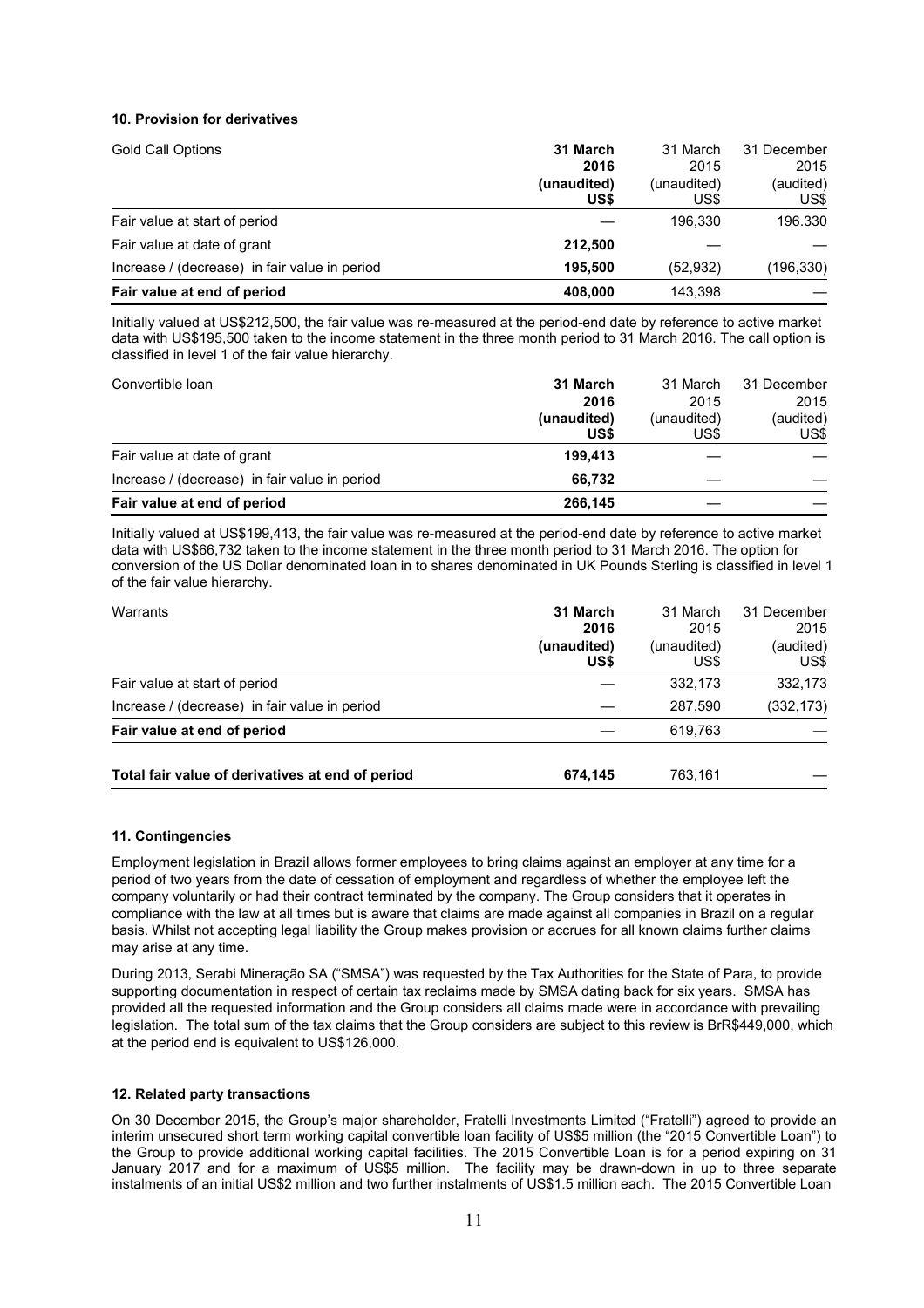#### **12. Related party transactions (continued)**

is available to be used at any time up to 30 June 2016. Interest is chargeable at the rate of 12% per annum. There is no prepayment penalty or arrangement fee. The 2015 Convertible Loan is unsecured and subordinated to the Group's existing loan facilities, including the secured loan facility arrangement provided by the Sprott Resource Lending Partnership.

The first US\$2 million of the 2015 Convertible Loan is convertible at the election of Fratelli Investments into new Serabi Ordinary Shares at an exercise price of 3.6 pence per new Serabi Ordinary Share at any time. The remaining amount of the 2015 Convertible Loan, if drawn down, may be repaid by the Group at its option at any time on or before 30 June 2016. Thereafter, Fratelli Investments will have the right to convert all or part of the remaining amount of the 2015 Convertible Loan into new Serabi Ordinary Shares at an exercise price of 3.6 pence per new Serabi Ordinary Share at any time. The Group announced on 6 January 2016 that it had made an initial draw down of US\$2 million in respect of the 2015 Convertible Loan.

### **13. Share capital**

#### **a) Ordinary and deferred shares**

|                                                  | 31 March 2016<br>(unaudited) |                              | 31 March 2015<br>(unaudited) |            |                               | 31 December 2015<br>(audited) |
|--------------------------------------------------|------------------------------|------------------------------|------------------------------|------------|-------------------------------|-------------------------------|
| <b>Ordinary shares</b>                           | Number                       | US\$                         | Number                       | US\$       | Number                        | US\$                          |
| <b>Balance at beginning</b><br>and end of period | 656,389,204                  | 5,263,182                    | 656.389.204                  | 5.263.182  | 656.389.204                   | 5,263,182                     |
|                                                  |                              | 31 March 2016<br>(unaudited) | 31 March 2015<br>(unaudited) |            | 31 December 2015<br>(audited) |                               |
| Deferred shares                                  | Number                       | US\$                         | <b>Number</b>                | US\$       | Number                        | US\$                          |
| <b>Balance at beginning and</b><br>end of period |                              |                              | 596,528,269                  | 56,405,030 | 596,528,269                   | 56,405,030                    |
| Reclassified in period                           |                              |                              |                              |            | (596, 528, 269)               | (56, 405, 030)                |
| <b>Balance at end of period</b>                  |                              |                              | 596,528,269                  | 56.405.030 |                               |                               |
| <b>Total Share Capital</b>                       |                              | 5,263,182                    |                              | 61.668.212 |                               | 5,263,030                     |

There have been no issues of ordinary shares during the three month period ended 31 March 2016.

At the Annual General Meeting of Serabi Gold plc held on 11 June 2015, shareholders of the Company approved a resolution, subject to the confirmation of the High Court of Justice in England and Wales (the "Court"), that the issued share capital of the Company be reduced by cancelling and extinguishing all of the issued deferred shares of 4.5p each and 9.5p each in the capital of the Company ("Deferred Shares").

On 29 July 2015, the Court issued an order (the "Order") confirming the cancellation of the Deferred Shares and the Company received confirmation from the Registrar of Companies of the registration of the Order.

The value standing to the account of the Deferred Shares, following their cancellation, has been credited to the distributable reserves of the Company.

The deferred shares had no voting or dividend rights and on a return of capital, the right only to receive the amount paid up thereon after the holders of the ordinary shares had received the aggregate amount paid up thereon plus UK£100 per ordinary share. Any further surplus was to be distributed only amongst the holders of ordinary shares.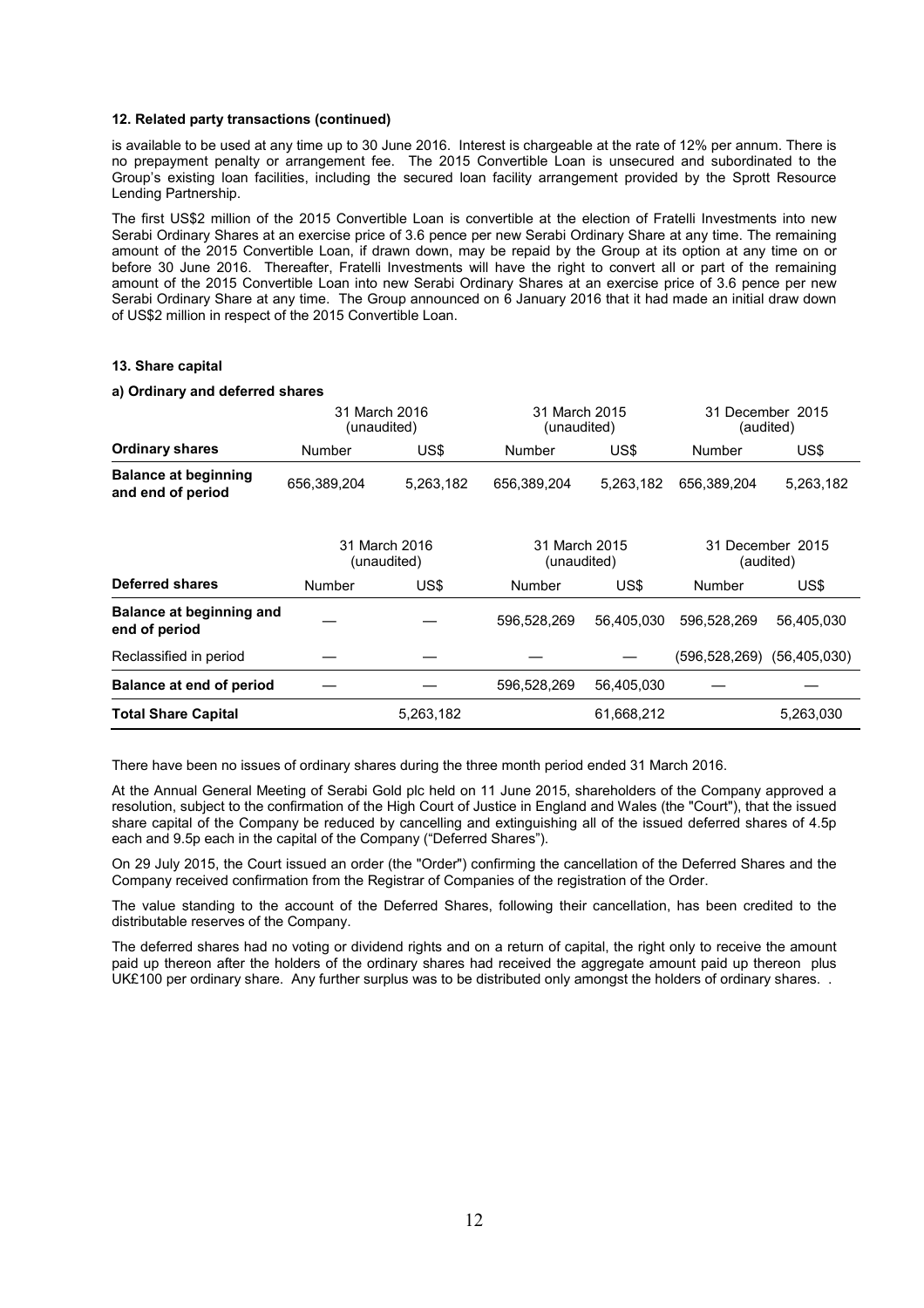# **13. Share capital (continued)**

### **(c) Stock option reserve Contributed surplus**

|                                | US\$       |
|--------------------------------|------------|
| Balance at beginning of period | 2,747,415  |
| Option costs for period        | 123,116    |
| Options lapsed in period       | (388, 955) |
| Balance at end of period       | 2,481,576  |

Under the Company's Stock Option Plan (the "2011 Plan"), stock options may be granted only to directors, officers, employees and consultants of the Company or to their permitted assignees and may be granted for a term not exceeding ten years. The Ordinary Shares to be purchased upon exercise of each option must be paid for in full by the grantee at the time of exercise. Unless otherwise directed by the Board of Directors at the date of the grant, each award shall vest as to one third on the date of grant, one third on the first anniversary of grant and the balance vesting on the second anniversary of the date of grant. The board of directors shall also be entitled to establish performance criteria, which may affect the vesting of the options or the rights of the holder to exercise the options. The 2011 Plan reserves for issuance, pursuant to its terms, up to 10% of the number of Ordinary Shares issued or issuable and outstanding from time to time.

The Company has operated other plans which have now been discontinued but rertain options granted to individuals no longer employed by the Company continue to be outstanding under these plans.

The following summarises the outstanding options in issue at 31 March 2016 under the various plans that have been operated by the Company:

| Issue date        | Options outstanding | Options vested | Exercise price  | Expiry            |
|-------------------|---------------------|----------------|-----------------|-------------------|
| 22 January 2015   | 15,000,000          | 10,000,003     | <b>UK£0.055</b> | 21 January 2018   |
| 30 September 2014 | 3,200,000           | 2,133,334      | <b>UK£0.055</b> | 29 September 2017 |
| 7 April 2014      | 12,600,000          | 8,400,002      | <b>UK£0.050</b> | 6 April 2017      |
| 18 July 2013      | 1,572,500           | 1,572,500      | C\$0.29411      | 7 June 2016       |
| 28 January 2011   | 1,285,000           | 1,285,000      | <b>UK£0.41</b>  | 27 January 2021   |
| 28 January 2011   | 450,000             | 450,000        | <b>UK£0.37</b>  | 27 January 2021   |
| 21 December 2009  | 1,700,000           | 1,700,000      | <b>UK£0.15</b>  | 20 December 2019  |
| 01 April 2006     | 278,360             | 278,360        | <b>UK£1.50</b>  | 1 April 2016      |
| 01 April 2006     | 274,925             | 274,925        | <b>UK£3.00</b>  | 1 April 2016      |
| 15 November 2007  | 25,000              | 25,000         | <b>UK£2.64</b>  | 14 November 2017  |
|                   | 36,385,785          | 26,119,124     |                 |                   |

The approximate weighted average exercise price is UK£0.1134

### **14. Impairment**

For the purposes of the preparation of the annual audited financial statements for the year ended 31 December 2015, management undertook an impairment review of the Group's exploration, development and production assets. At that time there was no indication that the Group required a provision for impairment.

As at 31 March 2016 the carrying value of the assets relating to the Palito and Sao Chico mines has increased from US\$40.1 as at 31 December 2015 to US\$42.1 million. The increase is primarily represented by exchange rate variations between the relative rate of the Brazilian Real and the US Dollar at 31 December 2015 and 31 March 2016 and additional capital expenditure incurred during the period.